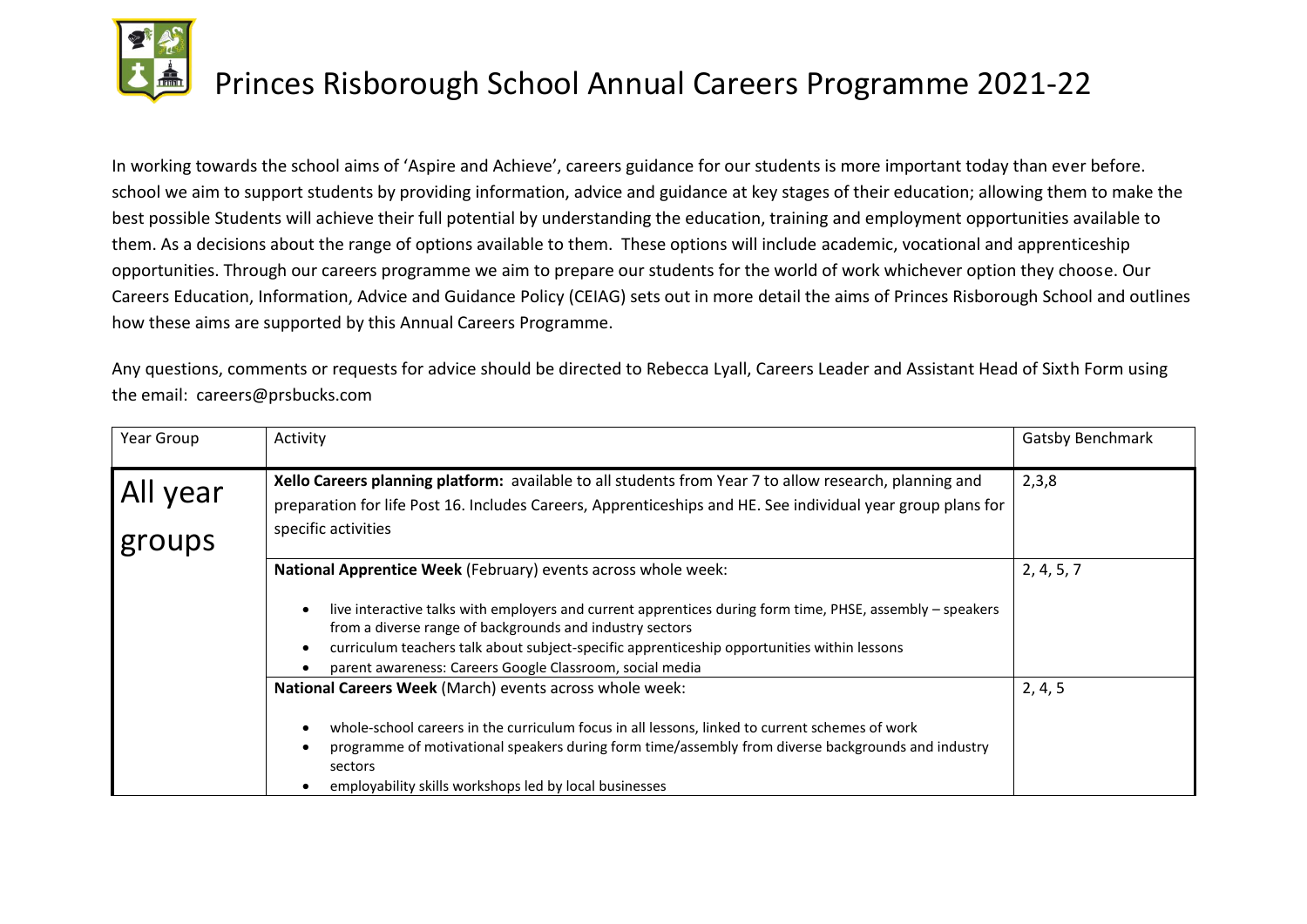

| Where are they now? - alumni students welcomed back to share their success stories and advice<br>$\bullet$         |                |
|--------------------------------------------------------------------------------------------------------------------|----------------|
| parent awareness: Annual Careers Survey (see below) Careers Google Classroom bulletin, 'Understanding<br>$\bullet$ |                |
| the local job market', social media                                                                                |                |
| Annual careers survey to get feedback from parents and ask them to support future events as                        |                |
| employer/employee capacity - during National Careers Week                                                          |                |
| Labour Market Information publish local LMI on school website when updates provided by Bucks Skills                | $\overline{2}$ |
| Hub                                                                                                                |                |
|                                                                                                                    |                |
| Each Year group to participate in an industry-linked challenge led by HOY or SHOD. [See individual year            | 3, 4, 5        |
| group sections for details.] Possible examples include:                                                            |                |
|                                                                                                                    |                |
| <b>Step into the NHS Competition</b><br>$\bullet$                                                                  |                |
| Rotary Club Youth Speaks competition to develop communication skills<br>$\bullet$                                  |                |
| <b>Energy Quest: The Bright Ideas Challenge</b><br>$\bullet$                                                       |                |
| <b>BASE Business and Accounting Competition</b><br>$\bullet$                                                       |                |
| <b>Tomorrow's Engineers EEP Robotics Challenge</b>                                                                 |                |
| Classroom to Career newsletter (produced by Bucks Skills Hub) sent out to all students, parents and                | $1 - 8$        |
| teachers via Careers Google Classroom every month - supplemented by individual careers news from the               |                |
| school.                                                                                                            |                |
|                                                                                                                    |                |
| Weekly updates on VWEX and Job skills webinars: posted on Careers Google Classroom for all students                | 2,3,5          |
| and parents.                                                                                                       |                |
|                                                                                                                    |                |
| Careers in the curriculum: Subject leaders embed careers within lessons at regular times throughout the            | 4, 5           |
| year, using real world-of-work examples to highlight curriculum topics and involving employers to bring            |                |
| subjects to life through talks, projects and challenges. All subjects covered.                                     |                |
|                                                                                                                    |                |
| PHSE lessons Include careers and planning for the future in PSHE curriculum                                        | 2, 4           |
|                                                                                                                    |                |
| <b>Communicating careers:</b> comprehensive range of careers material available to students highlighting           | 1, 2, 4, 7     |
| events, opportunities and resources, plus links to university and further education prospectuses and               |                |
| information on apprenticeships:                                                                                    |                |
| • online in a designated Google Classroom                                                                          |                |
|                                                                                                                    |                |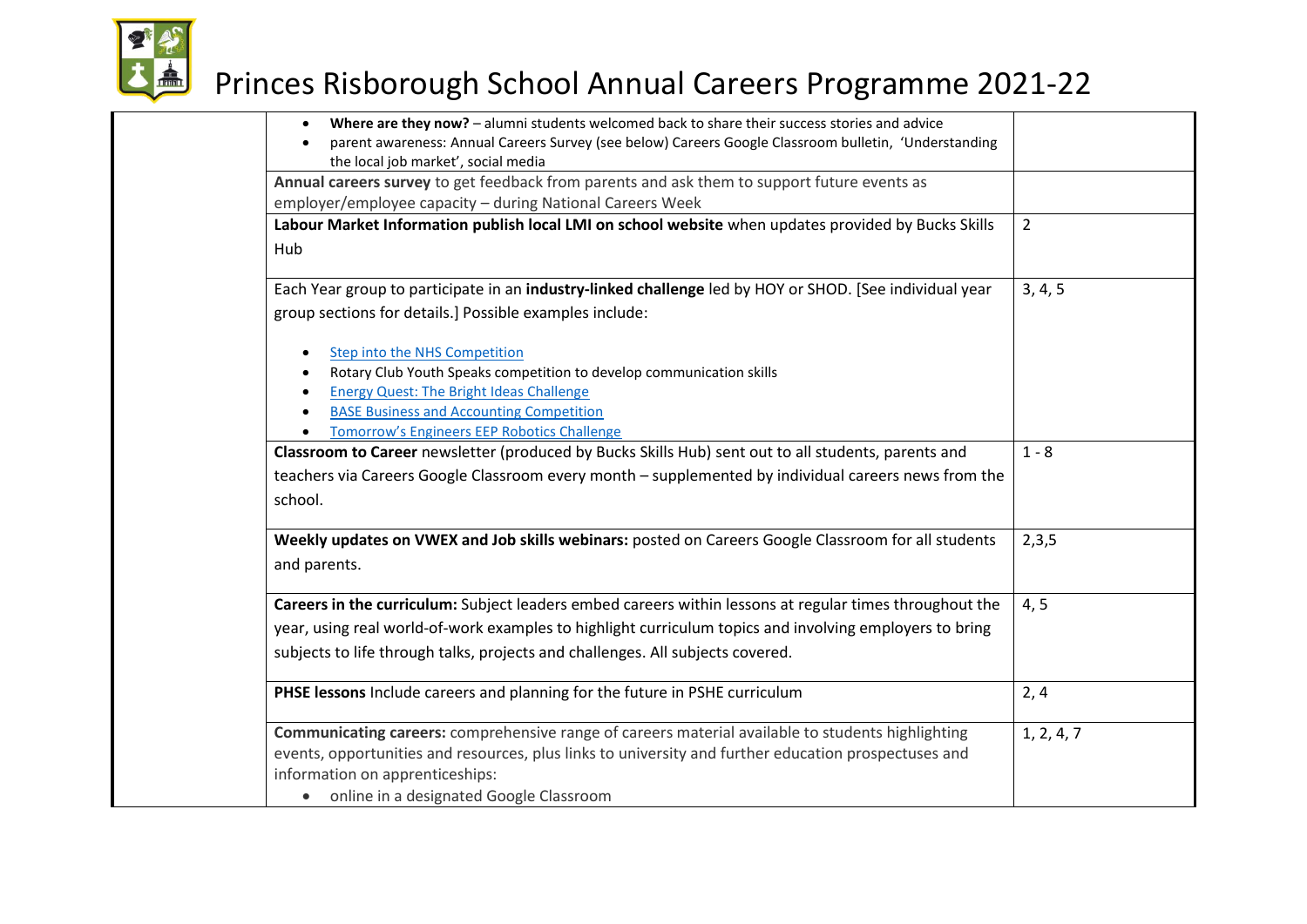

|        | classroom careers noticeboards<br>$\bullet$<br>school website                                                                                                                                                                                                                                                                                                                                                                                                                                                                                                                                                                                                                                                                                                                                                                                                                                                                                                                      |            |
|--------|------------------------------------------------------------------------------------------------------------------------------------------------------------------------------------------------------------------------------------------------------------------------------------------------------------------------------------------------------------------------------------------------------------------------------------------------------------------------------------------------------------------------------------------------------------------------------------------------------------------------------------------------------------------------------------------------------------------------------------------------------------------------------------------------------------------------------------------------------------------------------------------------------------------------------------------------------------------------------------|------------|
|        | All school trips planned to involve references to the workplace where possible. For example:                                                                                                                                                                                                                                                                                                                                                                                                                                                                                                                                                                                                                                                                                                                                                                                                                                                                                       | 6          |
|        | theatre trip - link to performing arts, events management<br>٠<br>geography field study trip - linked to land-based industry opportunities, green energy careers                                                                                                                                                                                                                                                                                                                                                                                                                                                                                                                                                                                                                                                                                                                                                                                                                   |            |
| Year 7 | Careers activities linked to aspirational transition programme to inspire and motivate:                                                                                                                                                                                                                                                                                                                                                                                                                                                                                                                                                                                                                                                                                                                                                                                                                                                                                            | 2, 3, 4, 5 |
|        | careers leader speaks to all year group at start of year to outline the students' career programme journey<br>$\bullet$<br>as they move through the school<br>parents introduced to the careers programme by letter and overview provided at parents introduction<br>$\bullet$<br>evening<br>all subject teachers start the academic year with a careers in the curriculum focus, linking how<br>skills/knowledge of their subject can lead to different jobs and industries<br>students log on to CareerPilot to create an account and start exploring the free platform: an early<br>introduction to labour market information<br>students create Xello account and begin to explore career opportunities. Xello lessons in form time, PSHE<br>and selected off timetable lessons as well as independently at home. 'School subjects at work' 'Interests'<br>'Time management'<br>YEAR GROUP EMPLOYER ENCOUNTER: Talk to people in different job roles Employer speed networking | 5, 7       |
| Year 8 | YEAR GROUP EMPLOYER ENCOUNTER:                                                                                                                                                                                                                                                                                                                                                                                                                                                                                                                                                                                                                                                                                                                                                                                                                                                                                                                                                     | 5, 7       |
|        | Discover the World of Work: in preparation for the day of work experience, employers set their personal<br>career journey within the context of their industry sectors, relating what they do to wider opportunities<br>and outlining different entry routes eg radio journalist/ TV producer (creative industry), physiotherapist<br>(health), clinical trials manager (life sciences).                                                                                                                                                                                                                                                                                                                                                                                                                                                                                                                                                                                           |            |
|        | <b>KS3 EXPERIENCE OF THE WORKPLACE:</b><br>Take your child to work day: students have one day of work experience with a family member, friend or<br>other contact - with emphasis on the broad world of work and employability skills.                                                                                                                                                                                                                                                                                                                                                                                                                                                                                                                                                                                                                                                                                                                                             | 5, 6       |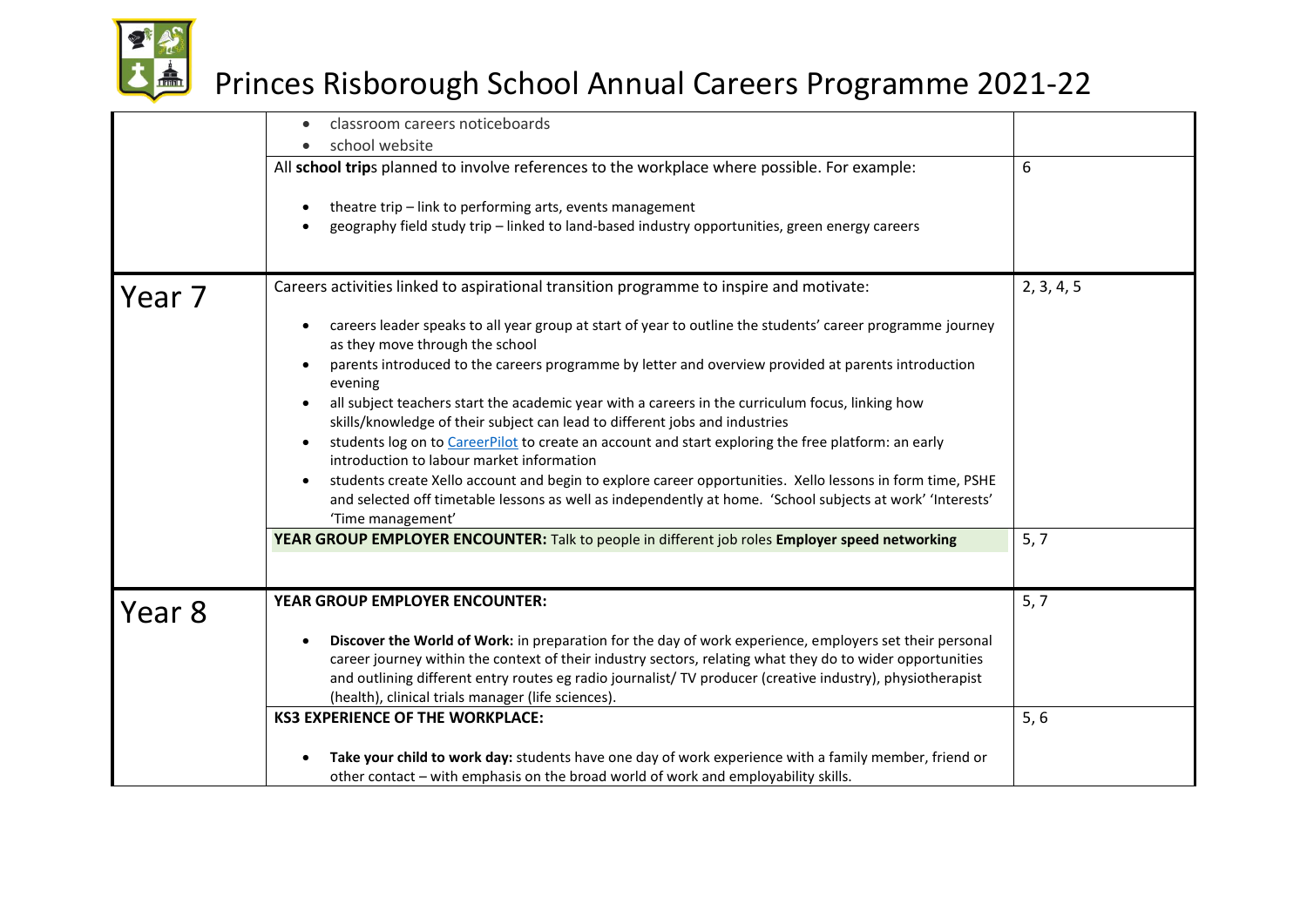

|        | Industry Linked Challenge: Future Careers Enterprise event, 'Dragons' Den'                                                                 | 3,4,5,7        |
|--------|--------------------------------------------------------------------------------------------------------------------------------------------|----------------|
|        | Xello in form time and dedicated careers lessons: 'Discover Learning Pathways', 'Explore Learning Styles',<br>'Biases and Career Choices.' | 3,8            |
|        | Careers leader provides support at parents evening.                                                                                        | 2, 3, 7        |
| Year 9 | GCSE options preparation: PSHE/Form time/assemblies to encourage students to start thinking about                                          | $\overline{7}$ |
|        | which options they might take and how they might start them down different career pathways.                                                |                |
|        | GCSE Options Evening: support and advice for parents and students including:                                                               | 2, 5, 7        |
|        | Keeping your options open - how some career pathways suited to particular choices                                                          |                |
|        | an overview of the local labour market (growing economic areas, evergreen employment industries)                                           |                |
|        | presented by a local employer/Enterprise Adviser                                                                                           |                |
|        | an overview of universities, colleges and other apprenticeship/training providers in the local area                                        |                |
|        |                                                                                                                                            |                |
|        | YEAR GROUP EMPLOYER ENCOUNTER:                                                                                                             | 4, 5           |
|        | Explore Your Options: How might studying a curriculum subject start students down a particular career                                      |                |
|        | path? Why are some subjects useful for all jobs? Employers share their experiences of how certain subjects                                 |                |
|        | are related to their roles - and why literacy and numeracy are skills everyone needs. A pre-GCSE Options                                   |                |
|        | activity to help students choose what to study - and how their choice might influence their future.                                        |                |
|        | Industry linked challenge Step into the NHS Competition<br>$\bullet$                                                                       | 2,4,5          |
|        | Whole year group visits a university to experience the possibilities of higher education                                                   | $\overline{7}$ |
|        | Xello focus: 'Skills', 'Explore Career Matches', 'Self Advocacy'                                                                           | 3,8            |
|        | Amazing Apprenticeships: An introduction to apprenticeships delivered by ASK.                                                              | $\overline{7}$ |
|        | <b>YEAR GROUP EMPLOYER ENCOUNTER:</b>                                                                                                      | 5              |
|        |                                                                                                                                            |                |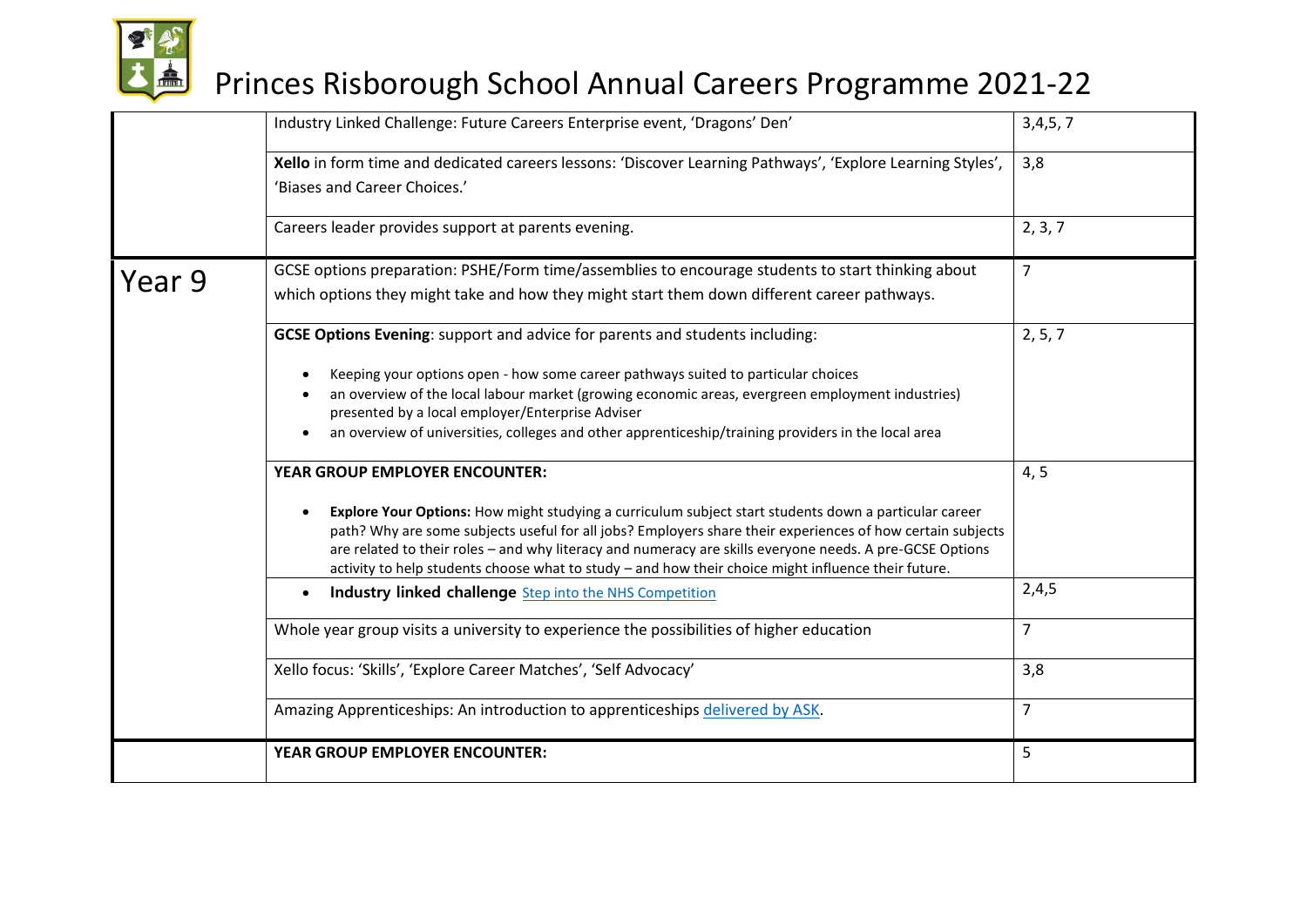

| Year 10 | Get Ready for the World of Work: What are employers looking for in new recruits? How do you go about<br>getting a job? A series of workshops led by real employers to help students prepare for their week of work<br>experience - and the wider world of work:<br>Developing soft skills: from teamwork to leadership, negotiation to problem-solving, employability or<br>1)<br>'soft' skills are something every applicant needs to demonstrate. Employers talk about the skills they use in<br>their everyday job - and how students themselves can develop them.<br>What to expect from the world of work: culture, dress, behaviour, language - how to survive the leap<br>2)<br>from classroom to career.<br>3) My first cv: A HR professional helps students understand what makes a good CV and how to log your<br>activities and experiences. |                |
|---------|---------------------------------------------------------------------------------------------------------------------------------------------------------------------------------------------------------------------------------------------------------------------------------------------------------------------------------------------------------------------------------------------------------------------------------------------------------------------------------------------------------------------------------------------------------------------------------------------------------------------------------------------------------------------------------------------------------------------------------------------------------------------------------------------------------------------------------------------------------|----------------|
|         | <b>KS4 EXPERIENCE OF THE WORKPLACE:</b>                                                                                                                                                                                                                                                                                                                                                                                                                                                                                                                                                                                                                                                                                                                                                                                                                 | 5, 6           |
|         | WOW (World of Work) Week: students given support to arrange a designated week of work experience<br>after summer exams with an employer of their choice. VWEX opportunities explored                                                                                                                                                                                                                                                                                                                                                                                                                                                                                                                                                                                                                                                                    |                |
|         | Careers leader provides support at parents evening.                                                                                                                                                                                                                                                                                                                                                                                                                                                                                                                                                                                                                                                                                                                                                                                                     | 2, 3, 7        |
|         | Bucks Skills Show in school time for some students, encouraged to visit independently at weekend.                                                                                                                                                                                                                                                                                                                                                                                                                                                                                                                                                                                                                                                                                                                                                       | 2, 3, 5, 7     |
|         | Duke of Edinburgh Bronze Award: students encouraged to learn a career-related skill and use voluntary<br>work to develop employability skills.                                                                                                                                                                                                                                                                                                                                                                                                                                                                                                                                                                                                                                                                                                          | 3, 5           |
|         | Xello Focus: 'Getting Experience', 'Personality Styles', Study Skills and Habits'                                                                                                                                                                                                                                                                                                                                                                                                                                                                                                                                                                                                                                                                                                                                                                       | 3,8            |
|         | Students allocated a one-to-one appointment with trained Careers Advisor offering independent, expert<br>guidance and provided with tailored follow-up action plan.                                                                                                                                                                                                                                                                                                                                                                                                                                                                                                                                                                                                                                                                                     | 8              |
|         | Industry insights week 24-28 <sup>th</sup> January. 2-3pm daily in Sixth Form or Terrace Café. Live streamed<br>sessions with industry experts covering a wide range of employment sectors. (Years 10-13)                                                                                                                                                                                                                                                                                                                                                                                                                                                                                                                                                                                                                                               | 2,3,5          |
|         | IAG interviews: 1:1 interviews in school with member of SLT, Head of Year or Careers Leader to discuss<br>career/HE aspirations and subject choices.                                                                                                                                                                                                                                                                                                                                                                                                                                                                                                                                                                                                                                                                                                    |                |
|         | Promote and encourage students to visit the National Apprenticeship Show in Milton Keynes.                                                                                                                                                                                                                                                                                                                                                                                                                                                                                                                                                                                                                                                                                                                                                              | $\overline{7}$ |
|         | <b>YEAR GROUP EMPLOYER ENCOUNTER:</b>                                                                                                                                                                                                                                                                                                                                                                                                                                                                                                                                                                                                                                                                                                                                                                                                                   | 3, 5           |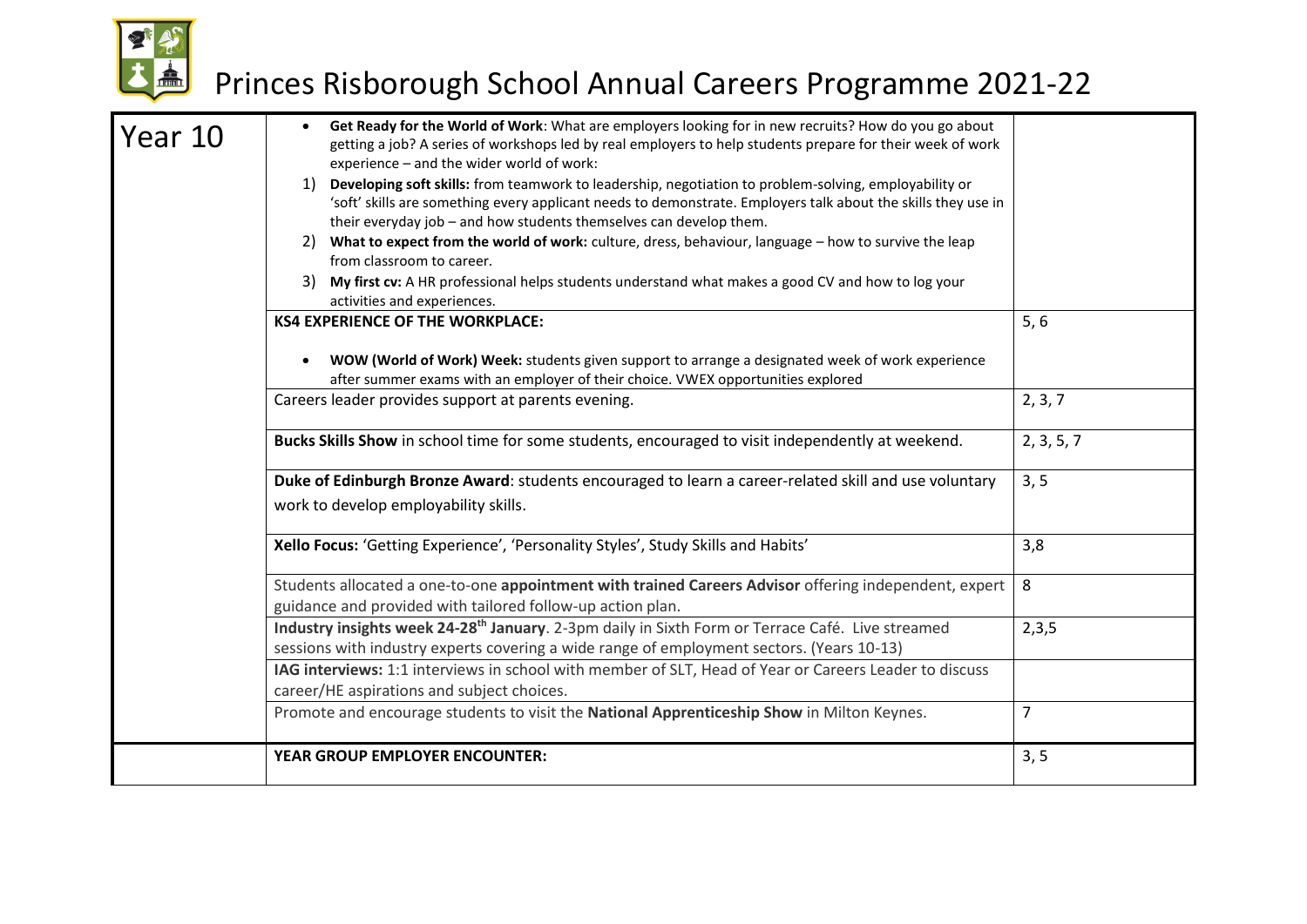

| Year 11 | Interview skills practice:                                                                                                                                                                                                                                                                                                                                                                                                                                                                                                                                                                                                                                                                                                       |                |
|---------|----------------------------------------------------------------------------------------------------------------------------------------------------------------------------------------------------------------------------------------------------------------------------------------------------------------------------------------------------------------------------------------------------------------------------------------------------------------------------------------------------------------------------------------------------------------------------------------------------------------------------------------------------------------------------------------------------------------------------------|----------------|
|         | Preparing for interview: a preparatory workshop delivered by HR professional to help students prepare for<br>$\bullet$<br>interview, from what to wear and body language, to researching the role and asking questions.<br>Who's the real you?: a preparatory workshop to help students discover their unique selling point, aspire to<br>$\bullet$<br>their dream job and develop their personal brand.<br>Interview practice day: students gain confidence for interviews in the real world during 15-minute, one-to-<br>one practice interviews with employers (10-minute questioning, 5-minute feedback). Students either<br>answer pre-prepared generic questions or bring along a specific job they'd like to 'apply' for. |                |
|         | Post-16 Next Steps evening for students and parents to talk through career pathways and education:                                                                                                                                                                                                                                                                                                                                                                                                                                                                                                                                                                                                                               | 2, 7           |
|         | sixth form, higher education, further education, apprenticeships. Preparation during Form Time,                                                                                                                                                                                                                                                                                                                                                                                                                                                                                                                                                                                                                                  |                |
|         | delivered at Year 11 Parents evening.                                                                                                                                                                                                                                                                                                                                                                                                                                                                                                                                                                                                                                                                                            |                |
|         | Amazing Apprenticeships: Applying for an apprenticeship delivered by ASK (for students going down this<br>route)                                                                                                                                                                                                                                                                                                                                                                                                                                                                                                                                                                                                                 | $\overline{7}$ |
|         | Year 11 IAG individual meeting. All students have a one-to-one with SLT to discuss their post-16 choices<br>- plus further opportunity for expert Careers Advisor guidance interview or National Careers Service<br>phone appointment if needed.                                                                                                                                                                                                                                                                                                                                                                                                                                                                                 | 3, 8           |
|         | Year 11 Sixth Form taster day: one day of Sixth Form lessons to allow students to investigate subjects<br>and career/HE opportunities. Subject teachers to refer to career and HE opportunities as part of each<br>lesson. Organise FE college visits for students not considering Sixth Form.                                                                                                                                                                                                                                                                                                                                                                                                                                   | 2,3,4          |
|         | National Citizen Service promoted: opportunity to develop employability skills.                                                                                                                                                                                                                                                                                                                                                                                                                                                                                                                                                                                                                                                  | 5              |
|         | Xello Focus: 'Work Values', 'Workplace Skills and Attitudes', 'Transition to FE/Sixth Form'                                                                                                                                                                                                                                                                                                                                                                                                                                                                                                                                                                                                                                      | 3,8            |
|         | Industry insights week 24-28 <sup>th</sup> January. 2-3pm daily in Sixth Form or Terrace Café. Live streamed                                                                                                                                                                                                                                                                                                                                                                                                                                                                                                                                                                                                                     | 2,3,5          |
|         | sessions with industry experts covering a wide range of employment sectors. (Years 10-13)                                                                                                                                                                                                                                                                                                                                                                                                                                                                                                                                                                                                                                        |                |
|         | Year 11 leavers complete What Next? questionnaire and consent gained for school to track future                                                                                                                                                                                                                                                                                                                                                                                                                                                                                                                                                                                                                                  | $\overline{3}$ |
|         | destinations over 3 years.                                                                                                                                                                                                                                                                                                                                                                                                                                                                                                                                                                                                                                                                                                       |                |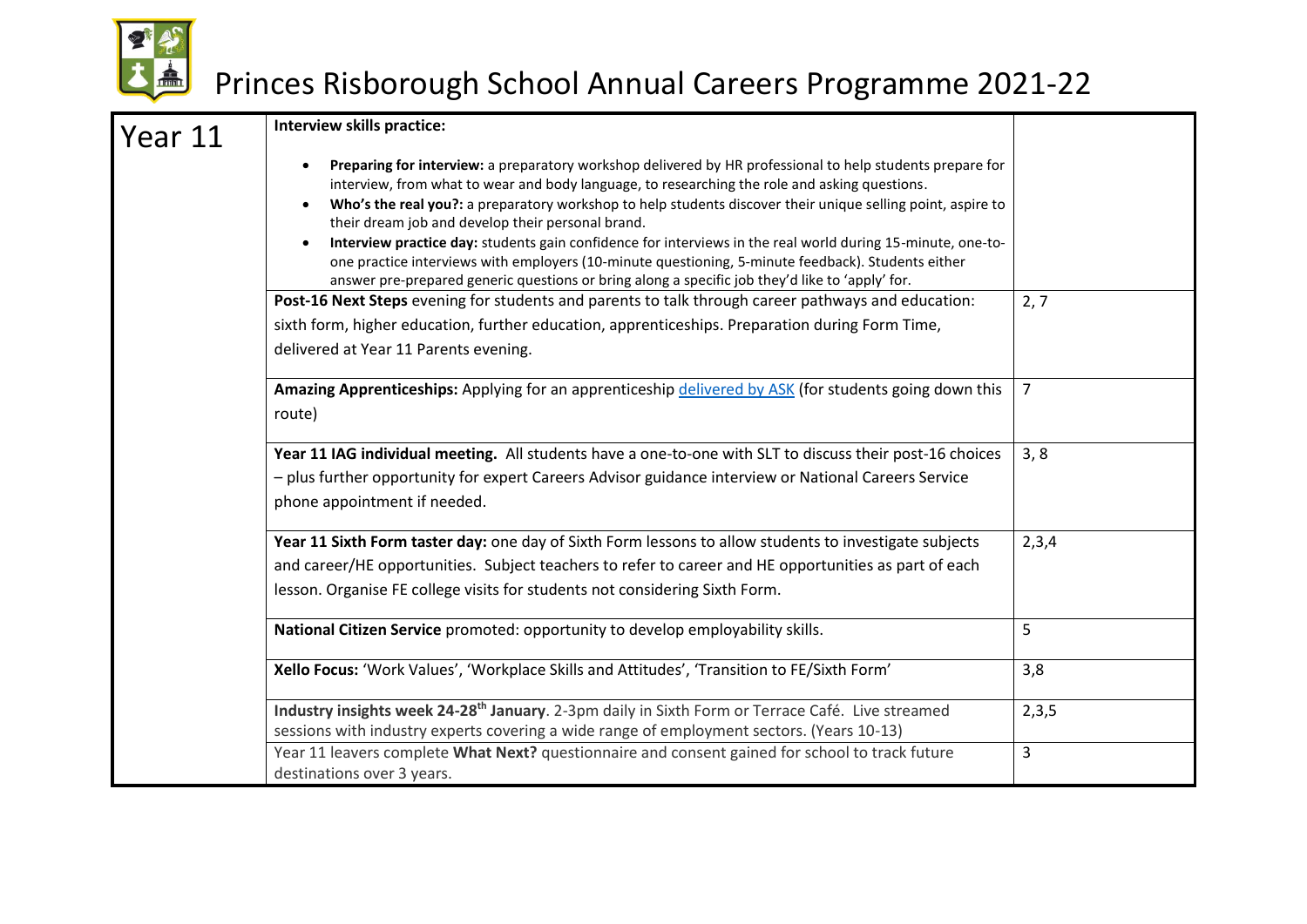

| Year 12 | YEAR GROUP EMPLOYER ENCOUNTER Year 12 and Year 13 during Sixth Form induction, September                                                                      | 3, 5           |
|---------|---------------------------------------------------------------------------------------------------------------------------------------------------------------|----------------|
|         | Half day networking activity bringing together local employers and students during Sixth Form induction.                                                      |                |
|         | Employers introduce themselves with a one-minute elevator pitch, then break out for informal                                                                  |                |
|         | discussions with small groups of students. The employers rotate groups after ten minutes and end with a                                                       |                |
|         | feedback session. The aim is to develop employability skills and develop confidence though a gentle                                                           |                |
|         | introduction to the real world of business.                                                                                                                   |                |
|         | <b>KS5 EXPERIENCE OF THE WORKPLACE:</b>                                                                                                                       | 5, 6           |
|         | WOW (World of Work) Week: students given support to arrange a designated week of work experience<br>at the beginning of July with an employer of their choice |                |
|         | Trip to the UK University Search Fair in London.                                                                                                              | 2,3,7          |
|         | Post-18 Next Steps evening for parents and students to talk through career pathways and education:                                                            | 2, 7           |
|         | higher education, further education, apprenticeships. Includes UCAS information                                                                               |                |
|         | Programme of talks and events about higher education from university outreach teams for students                                                              | $\overline{7}$ |
|         | throughout the year: student finance, personal statements, UCAS application advice, degree                                                                    |                |
|         | apprenticeships.                                                                                                                                              |                |
|         | Students interested in applying to university encouraged to visit up to three independently during school<br>time.                                            | $\overline{7}$ |
|         | Next Steps in supervised study sessions, one per week. Include programme of talks and events for                                                              | 2, 7           |
|         | students exploring alternatives pathways: further education, apprenticeships, independent training                                                            |                |
|         | providers, employment, use of Xello lesson plans                                                                                                              |                |
|         | Students allocated a one-to-one appointment with trained Careers Advisor offering independent, expert                                                         | 8              |
|         | advice and provided with tailored follow-up action plan.                                                                                                      |                |
|         | Industry insights week 24-28 <sup>th</sup> January. 2-3pm daily in Sixth Form or Terrace Café. Live streamed                                                  | 2,3,5          |
|         | sessions with industry experts covering a wide range of employment sectors. (Years 10-13)                                                                     |                |
|         | Amazing Apprenticeships: Explore website during Next Steps lessons, engage in webinars and VWEX                                                               | 2,3,5          |
|         | where available                                                                                                                                               |                |